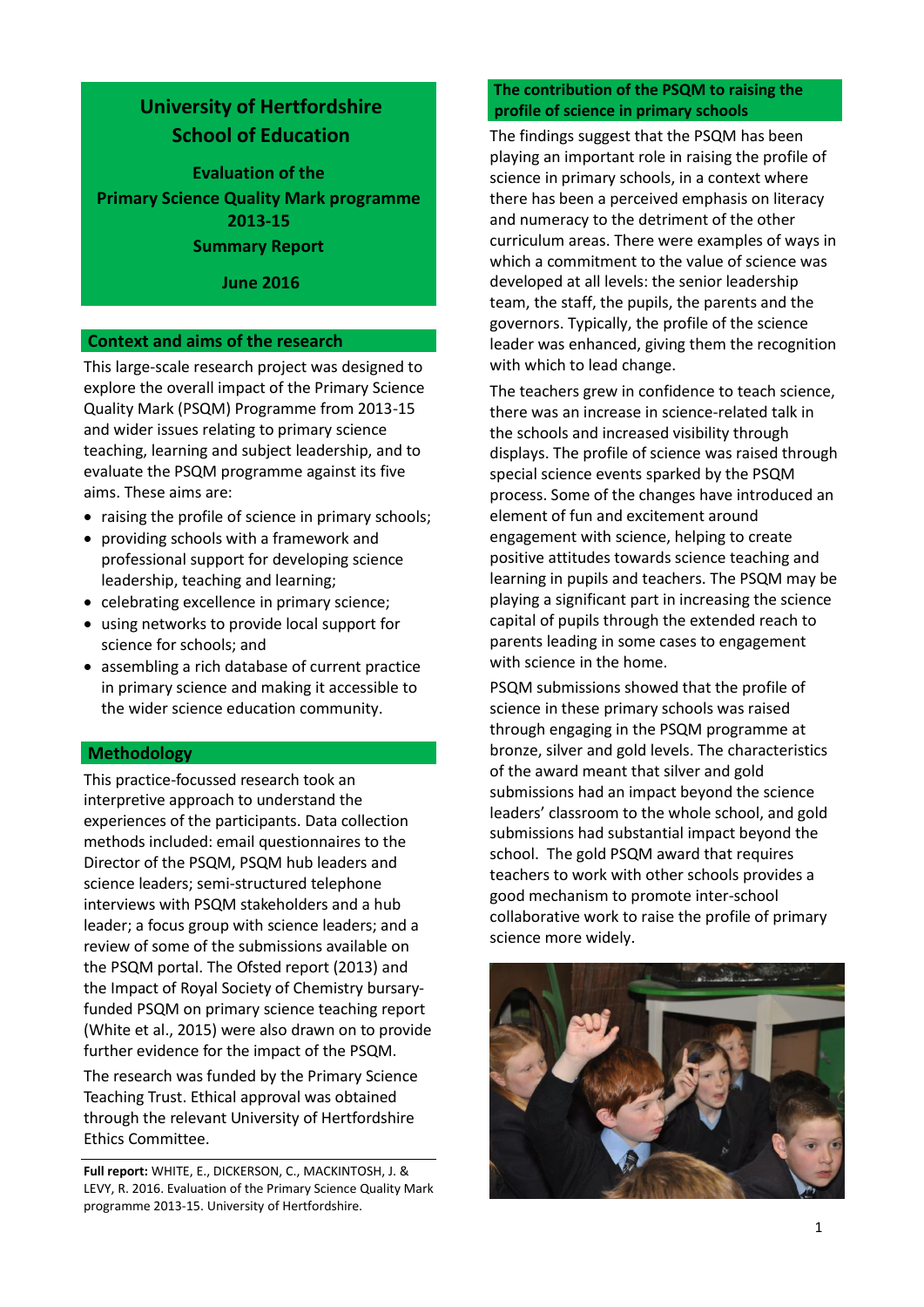**The contribution of the PSQM to providing schools with a framework and professional support for developing science leadership, teaching and learning**

The PSQM was focussed on leadership development through providing a clear structure, developing understanding of the role and some of the key skills and creation of principles for a whole school approach. Reflecting on, and evaluating, practice was provoked by engagement with the framework and the science leaders were developing skills of modelling and team teaching to disseminate good practice through the school.

Science leaders were better equipped for their own teaching because they had good signposting to professional development. The development of science subject knowledge and pedagogy was largely through networking, access to the knowledgeable hub leaders and through the signposting to appropriate CPD opportunities.

The key principles for science teaching were developed as part of the PSQM programme through listening to the teachers and pupils, which provided a common vision. Action planning provoked review and development of teaching and learning strategies and the framework deconstructed subject leadership into manageable steps. The PSQM provided a legitimate space for teachers to reflect on science in their school and the resources and support to help them to develop science learning. It also provided a supportive sharing network across schools and a mentoring relationship between the science leaders and the hub leader.



There was a wider range of learning strategies and learning opportunities for children as a result of participating in the PSQM programme. These strategies were being implemented in conjunction with a focus on child-led and hands-on learning. Pupils were asking their own questions and

working scientifically to answer them in their own investigations. There was more consistency in the quality of teaching primary science across the school. Changing pedagogy was a challenge for many of the science leaders and teachers where this approach was new. Listening to pupil voice had a powerful impact on the science leaders.

The PSQM was having a wider impact on teaching and learning in primary science beyond their own schools partly through providing resources for the Teacher Assessment in Primary Science (TAPS)<sup>1</sup> project and the Exemplar website.<sup>2</sup>

The programme required the commitment of the senior leadership team to giving the science leader time and support in developing science during the PSQM year. Sustained impact was largely dependent on the science leader and the long term commitment of the school. Some hubs carried on as a local network post-PSQM, but most hub leaders encouraged schools to maintain the network independently or via existing regional primary science networks.

Where science leaders had become hub leaders, they had a wider impact as they worked with clusters of schools to raise the profile of science. Some science leaders built on their PSQM success in their own or another school. The science leaders gained from the leadership development and this impacted their career development, and provided skilled leaders to support further school improvement, though not always focussed on primary science.

The submissions to the PSQM portal revealed a high impact on the leadership of science and on the breadth of learning and teaching experiences within and beyond the classroom. There was also evidence of changes emerging that would ensure the impact of the PSQM would be sustained beyond the programme year through planning and wider networking.

### **The contribution of the PSQM to celebrating excellence in primary science**

The PSQM award ceremonies were greatly anticipated and publically recognised the work involved in achieving the award. They helped to raise the profile of primary science to a wider audience. Some science leaders who take their school through the PSQM go on to gain a Primary

1

<sup>1</sup> https://pstt.org.uk/resources/curriculummaterials/assessment

<sup>2</sup> https://pstt.org.uk/who-we-are/partners/psqm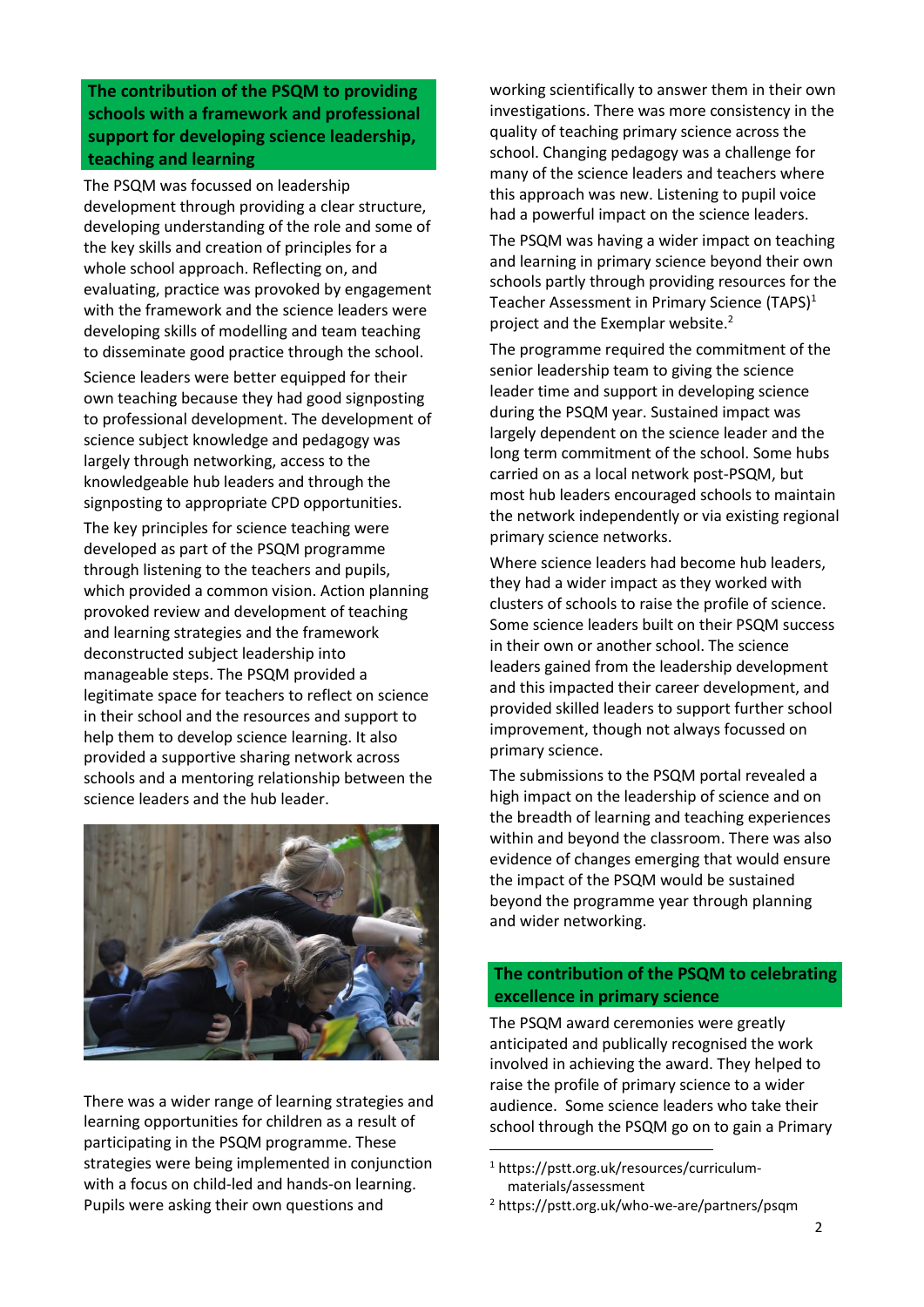Science Teaching Trust PSTT award<sup>3</sup> to recognise their individual contribution or win an ENTHUSE Celebration Award<sup>4</sup> for their contribution to science education.

The Exemplar Material project<sup>2</sup> is another way in which excellence in primary science is celebrated. Science leaders have not been well engaged in providing material for this site due to practicalities of the uploading process and a need for affirmation from their hub leaders that the work is of the required quality. The Exemplar Material is useful for those doing the PSQM for the first time.

In some schools, engagement in PSQM has been associated with science teaching and learning being highlighted as successful by Ofsted.

### **The contribution of the PSQM to using networks to provide local support for science for schools**

The PSQM is the only award available to recognise whole school achievement in primary science. The PSQM Director has close links with a number of organisations that promote primary science, and these organisations work together in the PSQM stakeholder group, seeking opportunities to further their common aims of developing primary science. This group has recognised expertise that gives it credibility in the world of science and education and was perceived as being very valuable to the members and their organisations. The PSQM stakeholder group has the potential to raise awareness at a governmental level and to bring about policy change, leading to science having recognition as a core subject.

A major benefit of this group for the PSQM is the 'critical friendship' that it provides to the PSQM leadership. The interactions are mutually beneficial for the organisations in terms of up-todate awareness of developments in the field, marketing opportunities, building membership, and providing a rich interwoven network to enhance science teaching and learning through primary science leaders.

Recruitment to PSQM of new hubs may be through links with existing primary science networks or by new hub leaders being recruited by the PSQM Director from award winning schools

 $\overline{a}$ 

and school improvement organisations. Schools are either recruited by hub leaders or come direct to PSQM having heard about the programme through word of mouth or publicity. Recruiting new schools can be challenging in the current climate of decreasing local authority networks.

**The contribution of the PSQM to assembling a rich database of current practice in primary science and making it accessible to the wider science education community**

There has been limited use of the database for research, but it is possible as the data is used more, for example, in this report and by other researchers including doctoral studentship holders focussing on this area, others might see the potential that is available to them. Currently the data is not easy to access, and it would need to be organised effectively for more extensive use.



## **Understanding the process of implementing the PSQM programme**

A number of areas were identified in which the PSQM could develop to become more effective including financial support for the cost of doing the PSQM and for science CPD as needed, and protected time for the science leader to mentor and coach colleagues, do developmental work and complete the process.

The silver award was seen as very valuable because it requires whole school commitment to high quality science and a subject leader who is having impact on the science learning of all the pupils in the school. Progression to gold was seen as unrealistic for many schools and not essential for all schools as long as there are some excellent schools doing outreach. There was an identified need to monitor how the school is getting on after the award, if the science leader is still in place,

<sup>3</sup> https://pstt.org.uk/what-we-do/primary-scienceteacher-awards

<sup>4</sup> https://www.stem.org.uk/project-enthuse